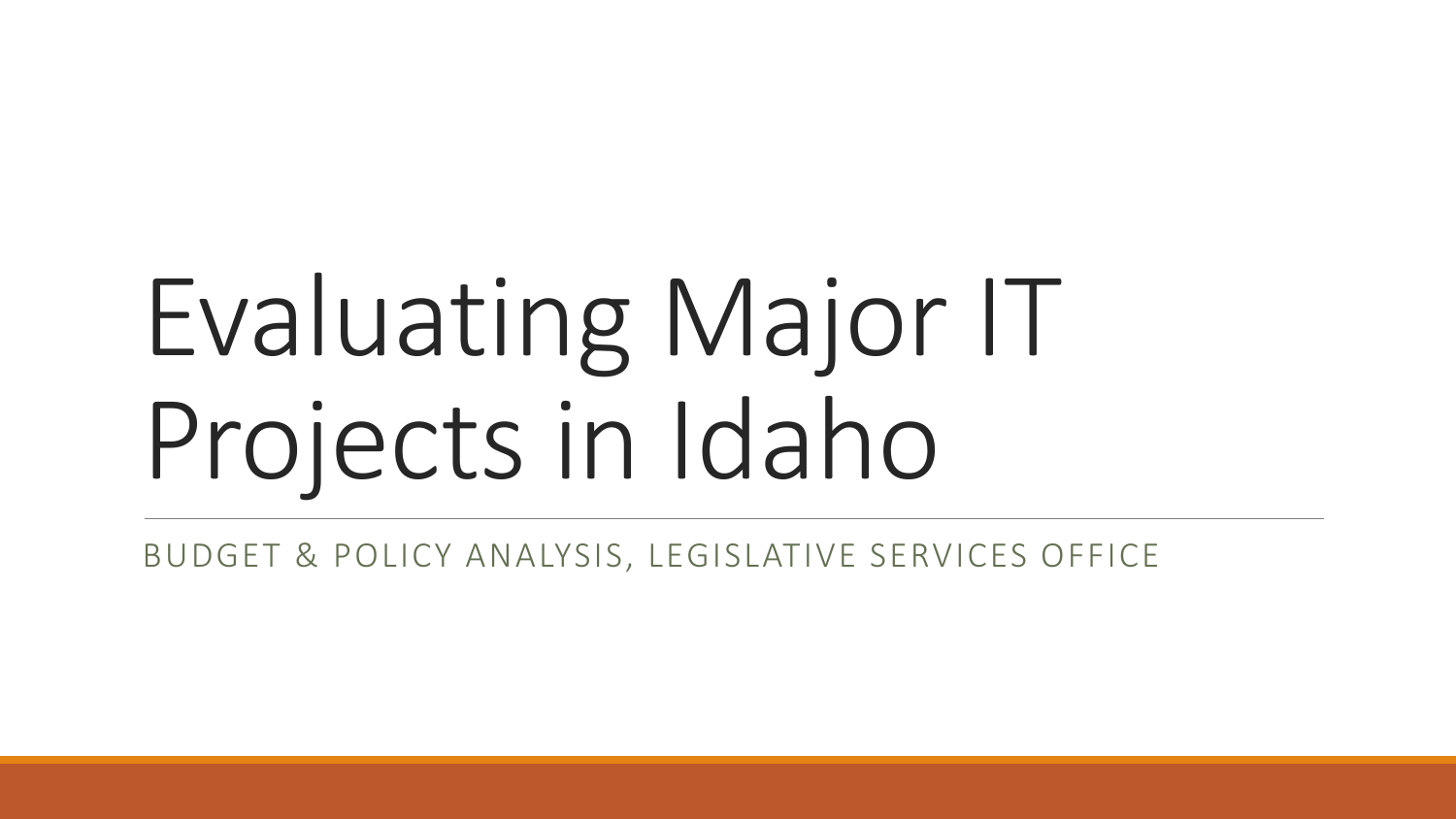# Challenges

### **No consistent process for evaluating and vetting large IT requests**

- State technology advisory board sets policies and procedures, does not provide budget analysis
- No statewide authority evaluating cost-effectiveness or alternative technologies
- No formal vetting process

### **No in-house technical expertise on the budget staff**

- Agencies can provide very little detail about the research behind the budget request or,
- Agencies can provide large amounts of highly technical detail not understandable to the layman

### **No statewide tracking of major IT expenditures**

- Projects tracked within individual agencies, but no monitoring of expenditures statewide
- No centralized tracking of appropriations, reversions, and carryover from year to year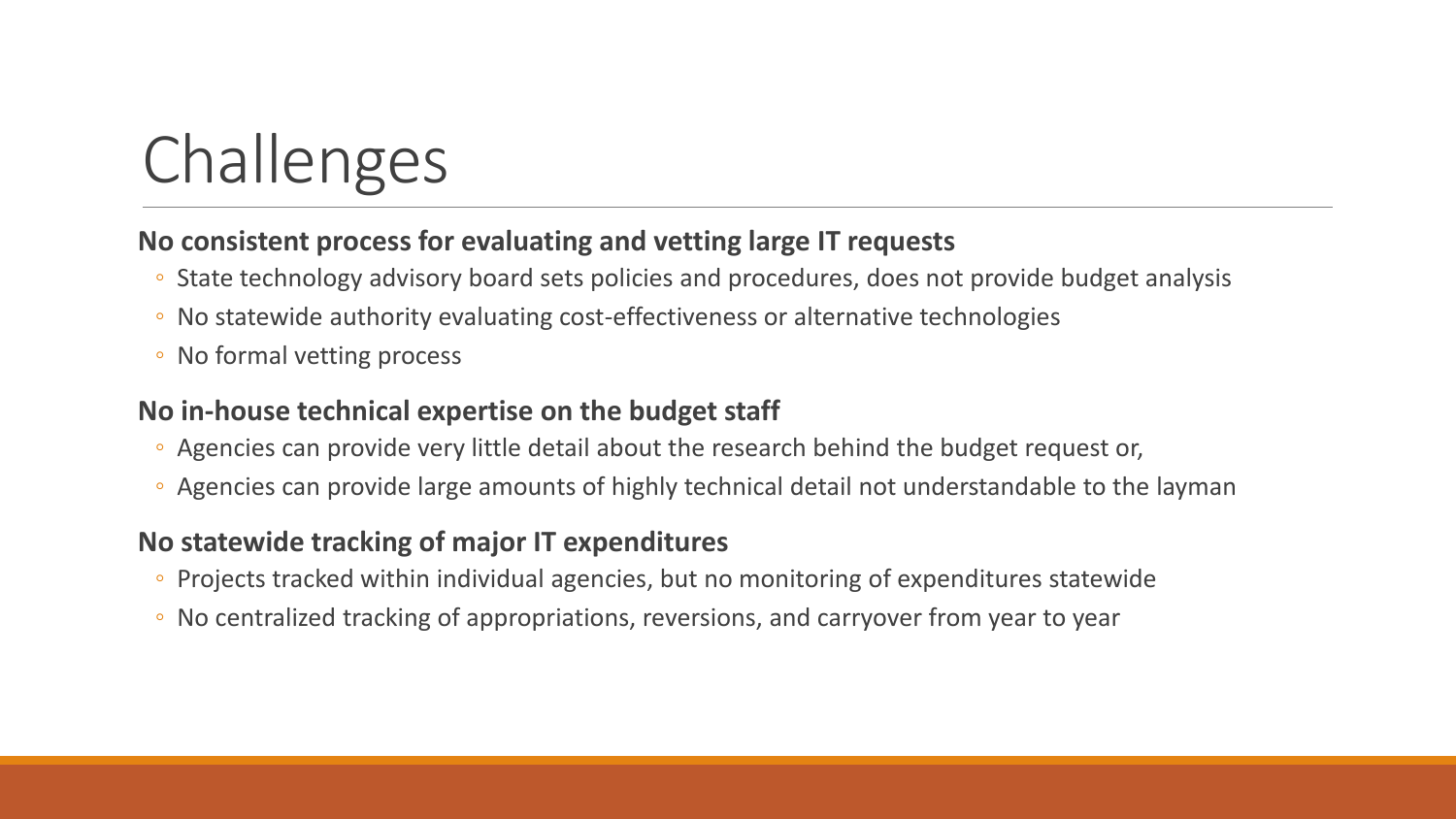## Legislative Solution

#### **During the 2018 legislative session, the Joint Finance-Appropriations Committee introduced House Bill 612 which:**

- 1) Established a dedicated funding source (Technology Infrastructure Stabilization Fund) for major IT appropriations
- 2) Authorized the Legislative Services Office to utilize moneys from the fund to evaluate and provide analysis of IT budget requests (hiring outside expertise to help review requests)
- 3) Transferred \$22 million from the General Fund to the newly created Technology Infrastructure Stabilization Fund for FY 2019's major IT appropriations
	- o Subsequent appropriation bill provided \$150,000 to Legislative Services for IT consultants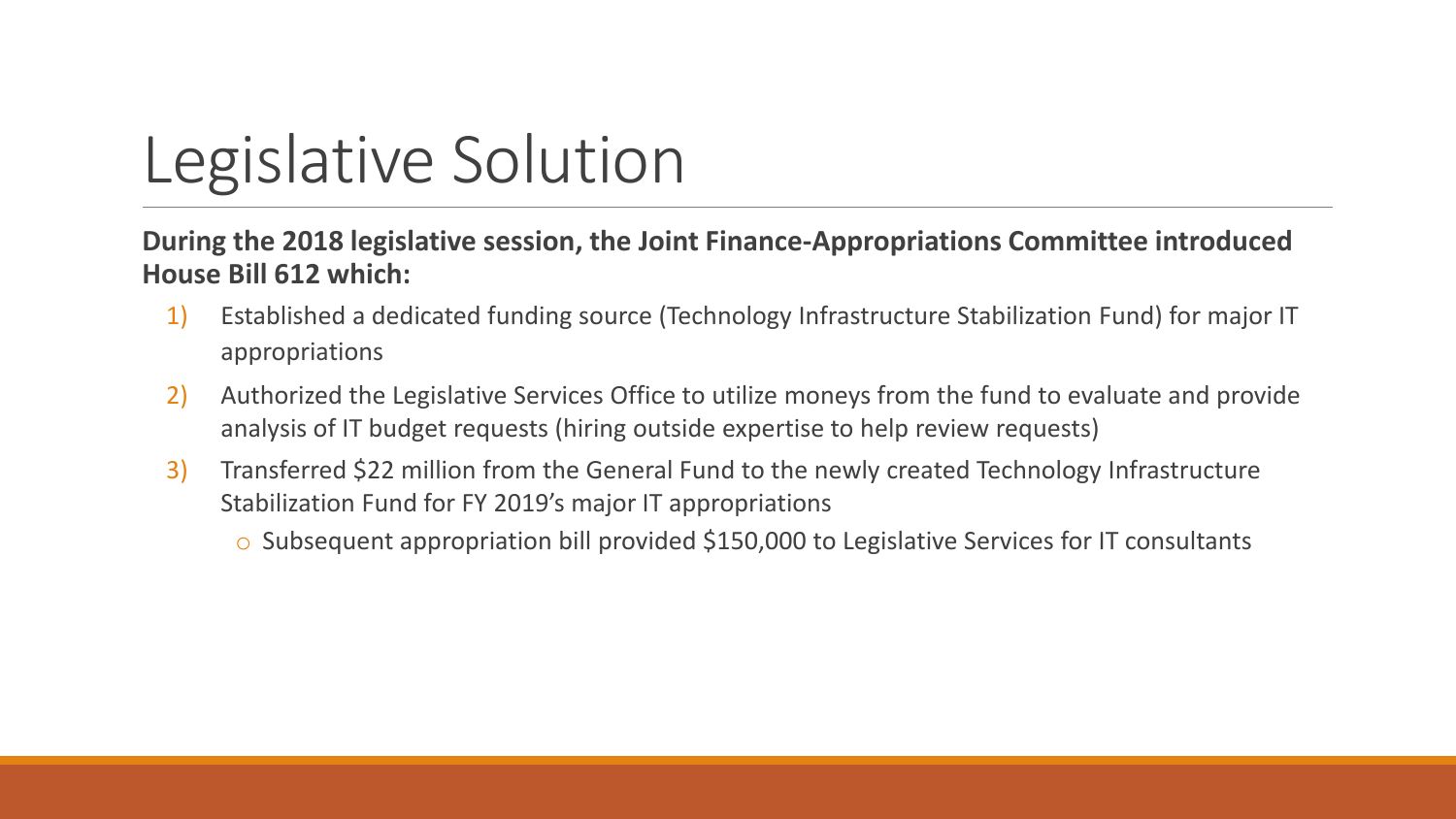### Concerns from the Executive Branch

- 1) Duplicates and conflicts with executive branch functions and authority
- 2) Potential influence or conflict of interest if consultants hired for IT review
- 3) Concern that new dedicated fund was for legislature only and not executive branch
- 4) Arbitrary definition of what constituted a "major" IT project